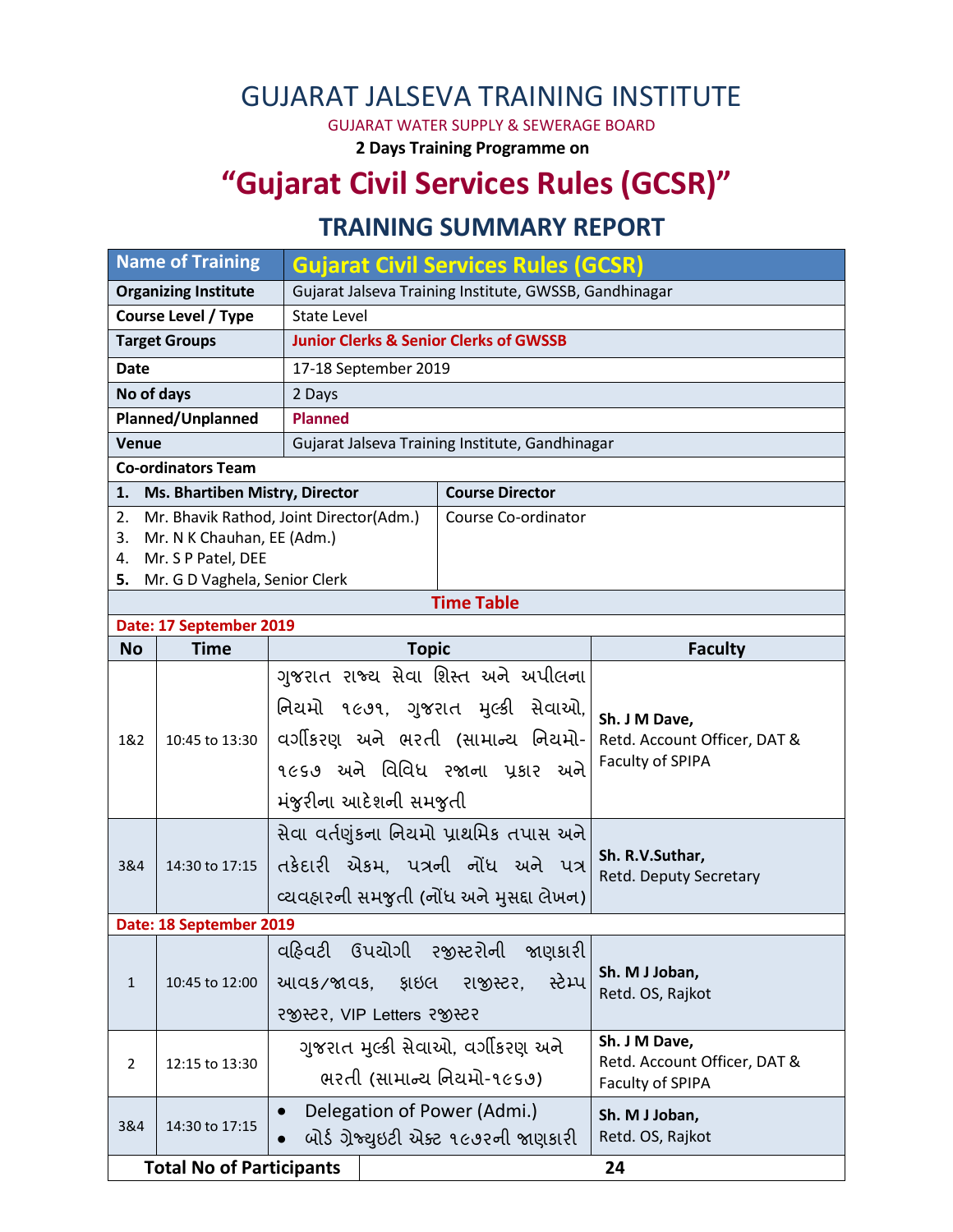| . Yn it yn eithpannes   |               |  |                                             |                    |                        |  |  |  |
|-------------------------|---------------|--|---------------------------------------------|--------------------|------------------------|--|--|--|
| <b>Sr</b>               | <b>CPF No</b> |  | <b>Name of Employee</b>                     | <b>Designation</b> | <b>Office</b>          |  |  |  |
| <b>No</b>               |               |  |                                             |                    |                        |  |  |  |
| $\mathbf{1}$            | GWSSB/5110    |  | DINESHKUMAR LAXMANBHAI SOLANKI              | Sr. Clerk (AC)     | PHWD, Ahmedabad        |  |  |  |
| 2                       | GWSSB/10077   |  | IRFAN RASHIDMIYA SHAIKH                     | Jr. Clerk          | PHSSD, Dholka          |  |  |  |
| $\overline{\mathbf{3}}$ | GWSSB/5969    |  | ALPA HASMUKH BHATT                          | Sr. Clerk          | PHMD, Ahmedabad        |  |  |  |
| 4                       | GWSSB/10268   |  | <b>SUNIL BHALJIBHAI GOHIL</b>               | Jr. Clerk          | PHWD, Porbandar        |  |  |  |
| 5                       | GWSSB/2769    |  | <b>GORDHANBHAI DAYABHAI SONDARVA</b>        | Jr. Clerk          | PHSSD, Porbandar       |  |  |  |
| 6                       | GWSSB/3735    |  | RAMESHKUMAR SOMCHANDBHAI<br><b>RATHOD</b>   | Sr. Clerk (AC)     | H.O, Gandhinagar       |  |  |  |
| $\overline{\mathbf{z}}$ | GWSSB/2491    |  | DHARMENDRAKUMAR JAMNADAS<br><b>PANCHOLI</b> | Sr. Clerk (AC)     | PHMC, Vadodara         |  |  |  |
| 8                       | GWSSB/4701    |  | PRABHAVATI DINESHBHAI CHAUDHARI             | Sr. Clerk (AC)     | PHC, Ahmedabad         |  |  |  |
| $\boldsymbol{9}$        | GWSSB/3566    |  | DAHYABHAI BHIKHABHAI MACHHI                 | Sr. Clerk (AC)     | PHMSD, Vadodara        |  |  |  |
| 10                      | GWSSB/10042   |  | <b>VIJENDRASINH DAYUBHA ZALA</b>            | Sr. Clerk          | PHWD,<br>Surendranagar |  |  |  |
| 11                      | GWSSB/9862    |  | NARENDRA TAPUBHAI BABARIYA                  | Sr. Clerk          | PHSSD, Dahegam         |  |  |  |
| 12                      | GWSSB/4744    |  | HIMATBHAI SHANKARBHAI RATHVA                | Sr. Clerk          | PHMD,<br>Chhotaudepur  |  |  |  |
| 13                      | GWSSB/9387    |  | KIRITSINH FATESINH BARIA                    | Sr. Clerk          | PHMD, Dahod            |  |  |  |
| 14                      | GWSSB/3874    |  | NATUBHAI KAGUBHAI RATHVA                    | Sr. Clerk          | PHMSD, Bodeli          |  |  |  |
| 15                      | GWSSB/2952    |  | SURESH JERAMBHAI LAKHANI                    | Sr. Clerk (AC)     | Zone 3, Rajkot         |  |  |  |
| 16                      | GWSSB/3791    |  | <b>CHHTRASINH MOTIBHAI CHAREL</b>           | Sr. Clerk          | PHSSD, Dahod           |  |  |  |
| 17                      | GWSSB/10192   |  | HARSHAD JASHUBHAI SUTHAR                    | Jr. Clerk          | PHMC, Ahmedabad        |  |  |  |
| 18                      | GWSSB/4227    |  | PRAHLADJI RUPSANGJI THAKOR                  | Sr. Clerk          | H.O, Gandhinagar       |  |  |  |
| 19                      | GWSSB/9845    |  | TEJAS RMESHCHANDRA JOSHI                    | Sr. Clerk          | PHC, Junagadh          |  |  |  |
| 20                      | GWSSB/4065    |  | SANJAYSINH KALUSINH RATHOD                  | Sr. Clerk (AC)     | H.O, Gandhinagar       |  |  |  |
| 21                      | GWSSB/3887    |  | SVARUPBHAI SUFARABHAI BARIA                 | Sr. Clerk          | PHSSD, Godhra          |  |  |  |
| 22                      | GWSSB/10338   |  | NARESHBHAI PUNJABHAI SUMARA                 | Jr. Clerk          | PHC, Bhavnagar         |  |  |  |
| 23                      | GWSSB/7488    |  | NARESHBHAI CHANDULAL SOHRA                  | Jr. Clerk          | PHSSD, Bhavnagar       |  |  |  |
| 24                      | GWSSB/6082    |  | SAEED ABAHAMED SHAIKH                       | Karkoon            | PHSSD, Jamnagar        |  |  |  |

#### **List of Participants**